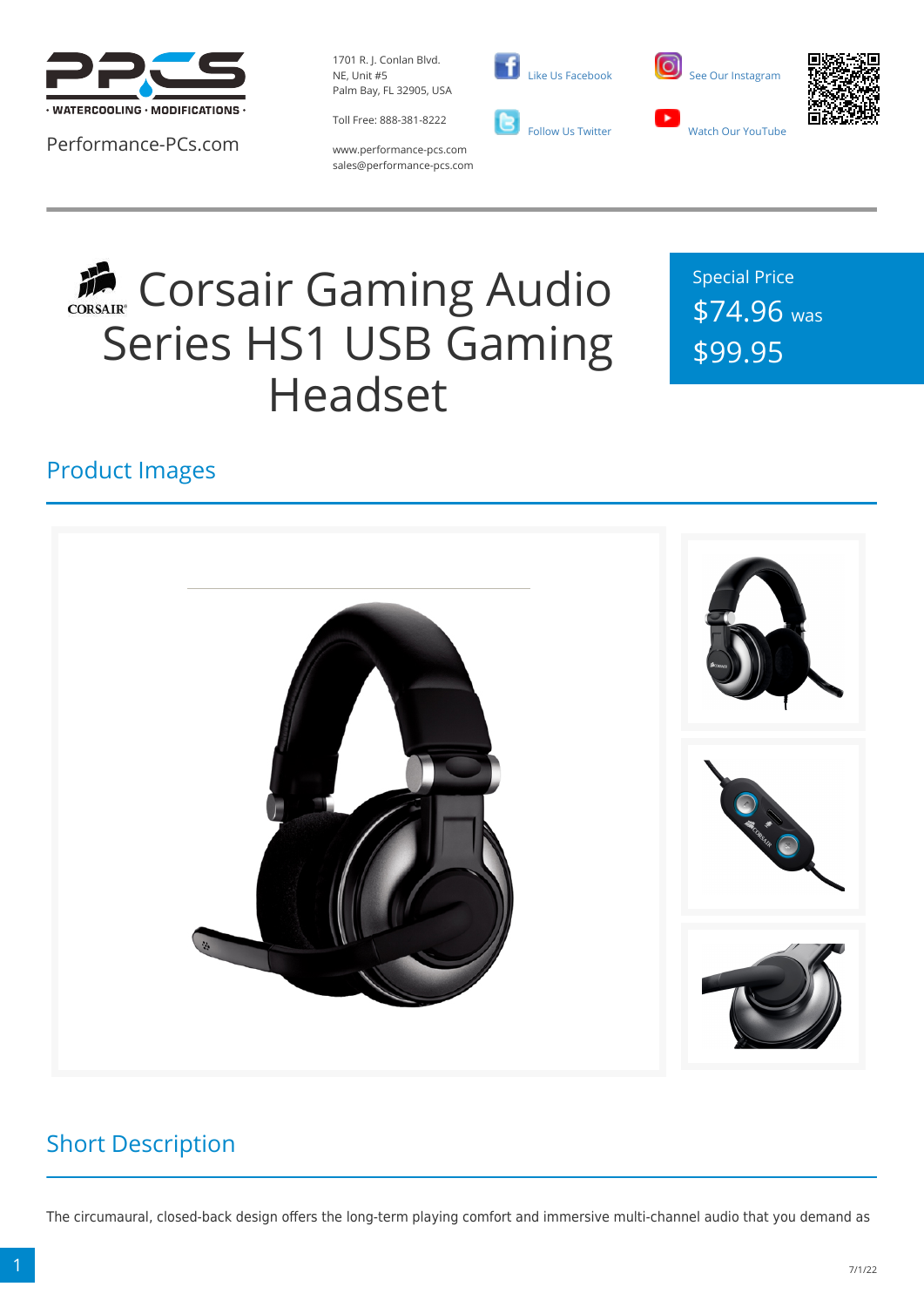a gamer, with a unidirectional noise-cancelling microphone that lets you be heard loud and clear, and audio controls that are easy to use without taking your head out of the game.

### **Description**

### Product Details:

The circumaural, closed-back design offers the long-term playing comfort and immersive multi-channel audio that you demand as a gamer, with a unidirectional noise-cancelling microphone that lets you be heard loud and clear, and audio controls that are easy to use without taking your head out of the game.

And because you can't design a great gaming headset without first building a superior pair of headphones, the HS1 uses massive 50mm drivers and carefully tuned acoustical design for pristine reproduction and no-compromises enjoyment of your favorite music and multi-channel movies.

The rugged, compact design with replaceable earpads complete the HS1's mission of not only being an audio weapon of choice for intense gaming sessions, but a well-loved piece of enthusiast gear that will meet all your audio needs.

#### Amazing Sound

Massive, 50mm drivers greatly reduce the overloading that can occur with 40mm headsets. They deliver more accurate sound reproduction, particularly for low-frequency effects. And, they're less likely to cause the distortion that can make it hard to discern voices and other important audio cues when everything is coming at you fast.

In short, you'll hear more audio, more cleanly, giving you a competitive advantage.

#### Intense, Immersive Gaming

The circumaural, closed-back design blocks distracting sounds and keeps your head in the game. Dolby® Headphone surround sound lets you enjoy multi-channel games the way they were intended to be played, with positional cues that put you into the environment in a way that stereo headsets simply can't.

The clear, low-noise reproduction of the unidirectional noise-cancelling microphone lets your teammates hear you better, and the extra-large inline volume and microphone control is easy to grab and use when the action heats up  $-$  you don't need to take your eyes off the screen.

#### Built for Comfort

Not only do the soft, plush fabric earcup covers have better acoustic properties than leatherette  $-$  they're also better at absorbing moisture, too. Underneath, memory foam earpads provide a comfortable, realiable fit that confirms to the shape of your head without binding or pinching.

#### Not just for games  $-$  great for music and movies, too

We began with an obsessive approach to earcup design  $-$  tuning and re-tuning the orientation of the 50mm drivers and the baffle geometry to deliver a frequency response curve that reproduces every bit of sonic detail. The result is a headset that truly respects the music.

We added surround sound with Dolby® Headphone technology, so you can enjoy the multi-channel audio that brings so much to the cinematic experience  $-$  even 7.1 channels from Blu-Ray discs.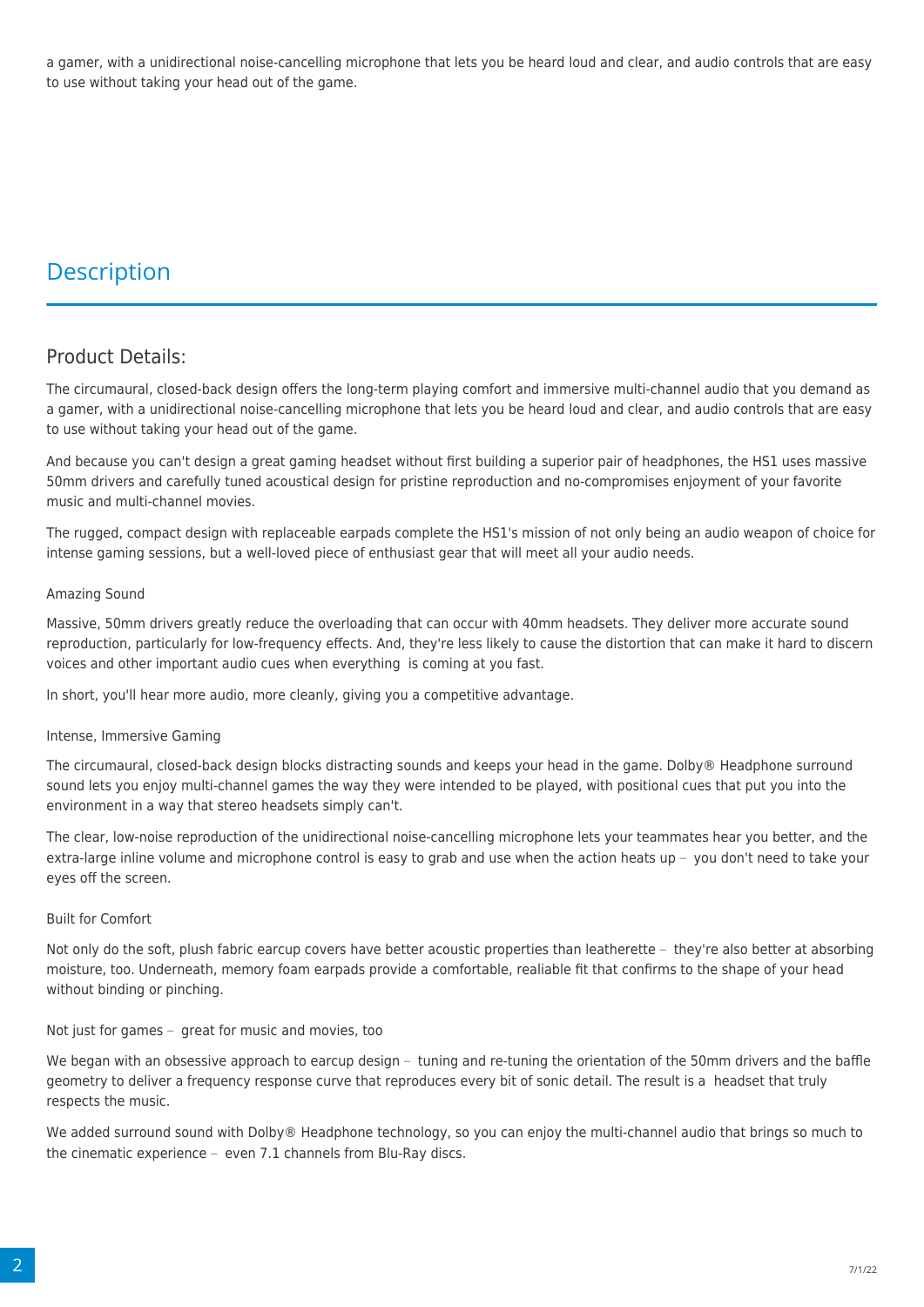### Features

Features

- Massive 50mm drivers for high-quality audio reproduction
- Frequency response tuned to deliver serious gaming punch without sacrificing audio quality for music and movies
- Circumaural, closed-back earcups for superior noise isolation
- Replaceable memory foam earpads with fabric covers for a firm fit without binding or pinching

### Specifications

Specifications:

Headphones

- Frequency response: 20Hz 20kHz
- Impedance: 32 Ohms at 1kHz
- Dynamic range: 93dB A-wtd
- USB power consumption: 250mW
- Drivers: 50mm
- Cable: 3 meters
- Connector: USB Type A

### Microphone

- Type: Unidirectional noise-cancelling condenser
- Impedance: 2.2k Ohms
- Frequency response: 200Hz 10kHz +/- 2dB
- Sensitivity (1mW, 1KHz): -45dB +4/-2 dB